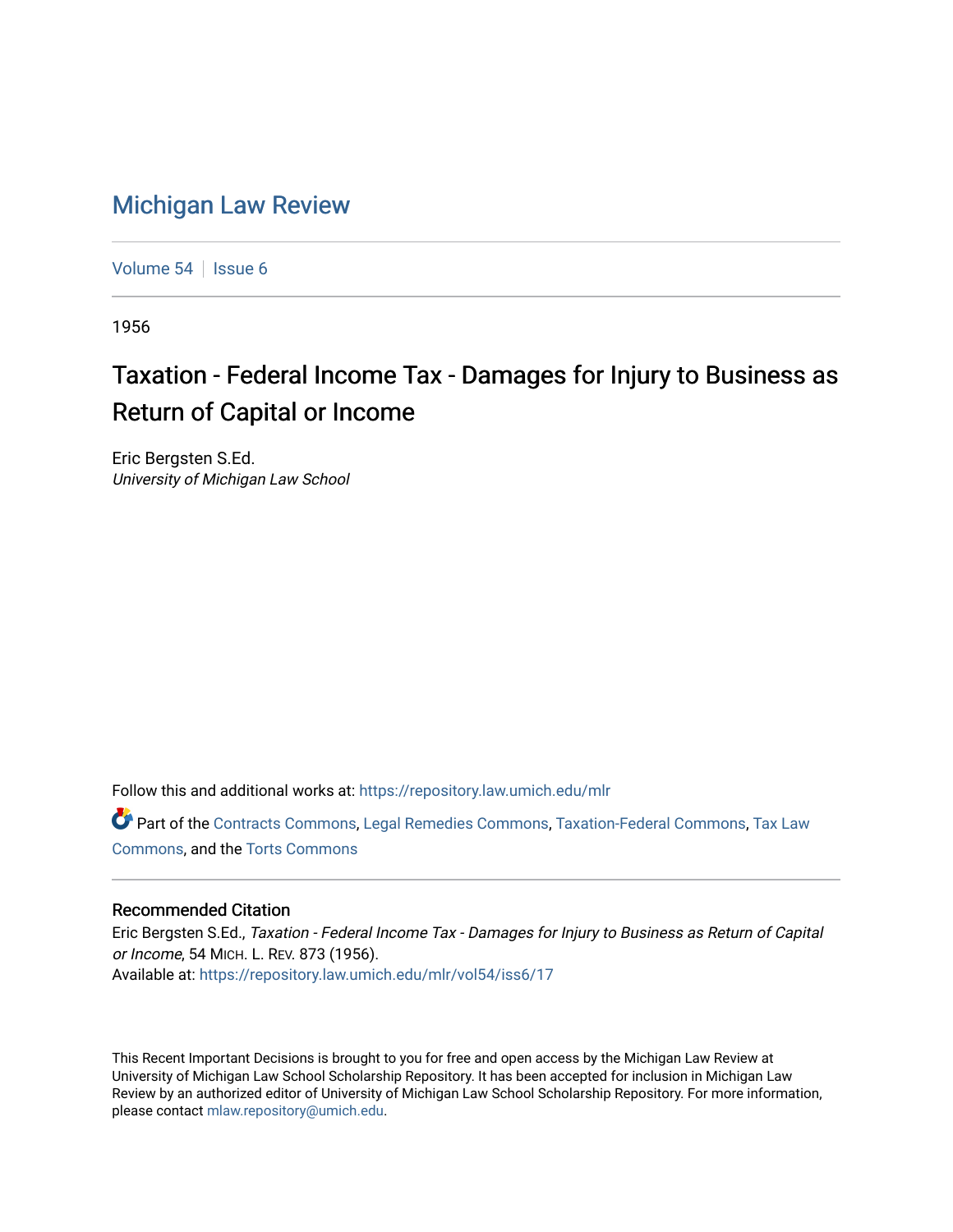TAXATION-FEDERAL INCOME TAX-DAMAGES FOR INJURY TO BUSINESS AS RETURN OF CAPITAL OR INCOME-The taxpayers, owners of two movie theatres, recovered \$36,000 in a compromise settlement of a Clayton Act suit against the major distributors and exhibitors. The taxpayers claimed that the amount received was a return of capital. The Commissioner claimed the amount received represented the recovery of lost profits. *Held,*  Commissioner upheld. The evidence presented did not warrant a finding that any part of the sum recovered represented a return of capital.

*Chalmers Cullins,* 24 T.C. 322 (1955).

A recovery of lost profits is taxed as ordinary income in the year the damages are recovered.<sup>1</sup> A recovery of lost value of an intangible is treated as the realization of a capital asset. To the extent that the recovery exceeds the cost basis of the intangible, it is treated as a capital gain.2 In the absence of a free market, intangibles, including goodwill, are often valued by a capitalization of the expected future profits to be derived from the asset.3 An actionable business wrong which adversely affects future profits damages goodwill as of the date of the wrong. The profits lost between this date and the time of trial merely go to show the extent of the damage suffered.<sup>4</sup> As an alternative to recovery for injury to an intangible the damaged party could recover for the actual profits lost. The latter theory of recovery is confusingly similar in pleading and proof to the former unless carefully distinguished, but carries quite different tax results. These alternative bases for recovery were recognized in an early case in which the court, referring to the damages awarded, said that "the fund involved must be considered in the light of the claim from which it was realized. . . *."5*  A later case restated the same principle: "The test is not whether the action

lSwastika **Oil&:** Gas Co. v. Commissioner, (6th Cir. 1941) 123 F. (2d) 382, cert. den. 317 U.S. 639, 63 S.Ct. 30 (1942); H. Liebes &: Co. v. Commissioner, (9th Cir. 1937) 90 F. (2d) 932.

<sup>2</sup> Raytheon Production Corp. v. Commissioner, (1st Cir. 1944) 144 F. (2d) llO.

<sup>3</sup> A.R.M. 34, 2 Cum. Bui. 31 (1920); Durkee v. Commissioner, (6th Cir. 1947) 162 F. (2d) 184.

<sup>4</sup> Durkee v. Commissioner, note 3 supra; Farmers' &: Merchants' Bank v. Commissioner, (6th Cir. 1932) 59 F. (2d) 912; Raytheon Production Corp. v. Commissioner, note 2 supra. <sup>5</sup>Farmers' &: Merchants' Bank v. Commissioner, note 4 supra, at 913.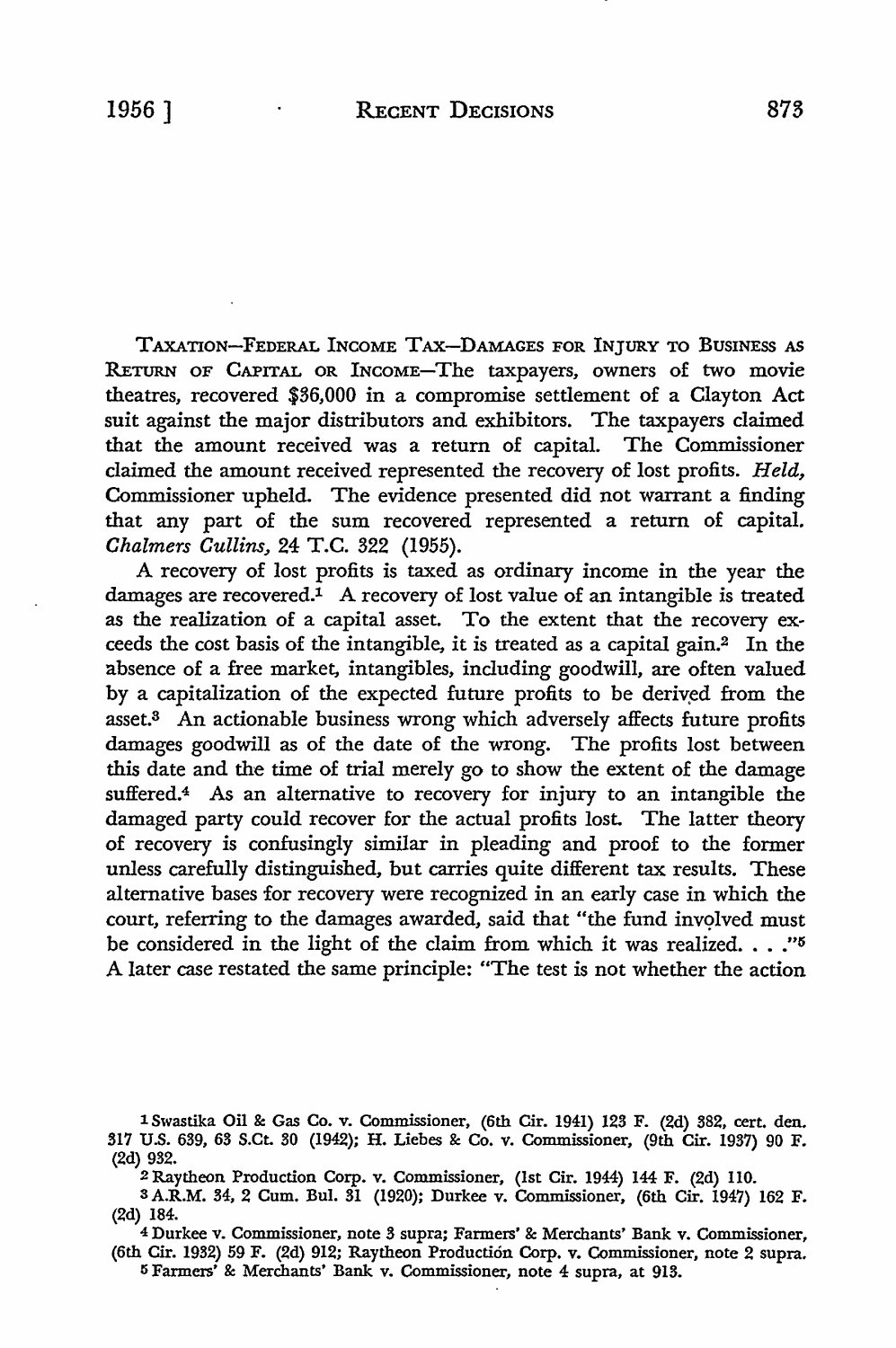was one in tort or contract but rather the question to be asked is 'In lieu of what were the damages awarded?' "<sup>6</sup> Since a given damage recovery may be for either lost profits or a restoration of capital, the courts will look to the pleadings, the proof and the decree or settlement agreement to find the theory upon which the recovery was obtained.<sup>7</sup> In this area of the tax. law probably more than in any other the courts are dependent upon the verbal formulations of the parties to a taxable transaction for the determination of the character of that transaction. However, in the typical litigated case neither the pleadings, the proof nor the decree or settlement agreement are specific enough to determine the theory of recovery. Other grounds for making a determination of the character of the transaction must be found. In many of these cases convincing proof of the capital nature of the recovery is lacking and the whole recovery is treated as a return of lost profits.8 Another solution is illustrated by a recent Tax Court decision9 which made an allocation of the damages to loss of profits and injury to goodwill where the complaint had been made for damages to both. A jury verdict of \$250,000 compensatory damages and \$50,000 punitive damages was given for unfair trade practices. Before appeal by the defendant, a settlement for \$62,000 was agreed upon by the parties. The court found that since one-sixth of the jury verdict was for punitive damages, one-sixth of the settlement should be allocated to punitive damages and, therefore, not taxed.10 Since the complaint had asked for \$250,000 for lost profits and \$250,000 for return of capital the court found that the remainder of the settlement amount should be split equally between ordinary income and a return of capital. At best, this is a crude method of allocation, and the courts have refused to follow it in cases where they have felt that the substance of the complaint was for lost capital or lost profits even though it also contained elements of the other.11 Certain types of suits have given rise to uniform treatment. Suits for breach of contract,12 for the seizure of vessels in the sealing trade,13 and for

<sup>6</sup>Raytheon Production Corp. v. Commissioner, note 2 supra, at 113.

<sup>7</sup>Telefilm, Inc., 21 T.C. 688 (1954), non-acq. 1954-2 Cum. Bui. 6, revd. on other grounds without opinion (9th Cir. 1955) 1955 P-H Tax. Serv. ¶71,087; Anna Levens, 20 P-H T.C. Mem. Dec.  $\mathbb{I}^{51}$ , 330 (1951); Arcadia Refining Co. v. Commissioner, (5th Cir. 1941) 118 F. (2d) 1010.

s As illustrated by the principal case. But see Durkee v. Commissioner, note 3 supra. <sup>9</sup>Telefilm, Inc., note 7 supra.

10 This latter holding was reversed by the Ninth Circuit (see note 7 supra) on the basis of Commissioner v. Glenshaw Glass Co. and William Golden Theatres, Inc., 348 U.S. 426, 75 S.Ct. 473 (1955), noted in 54 MICH. L. REV. 151 (1955).

11 Durkee v. Commissioner, note 3 supra. Cf. Pennroad Corporation v. Commissioner, 21 T.C. 1087 (1954), non-acq. 1955 Cum. Bui. No. 13, p. 6 (March 28, 1955); Tygart Valley Glass Co., 16 T.C. 941 (1951).

12 Burnet v. Sanford &: Brooks Co., 282 U.S. 359, 51 S.Ct. 150 (1931); Swastika Oil &: Gas Co. v. Commissioner, note 1 supra; Herman J. Sternberg, 32 B.T.A. 1039 (1935), acq. XIV-2 Cum. Bui. 21 (1935); Armstrong Knitting Mills, 19 B.T .A. 318 (1930). 13 H. Liebes &: Co. v. Commissioner, note 1 supra; J. R. Knowland, 29 B.T.A. 618

(1933). These cases suggest that temporary unlawful seizures of productive equipment give rise to lost profits.